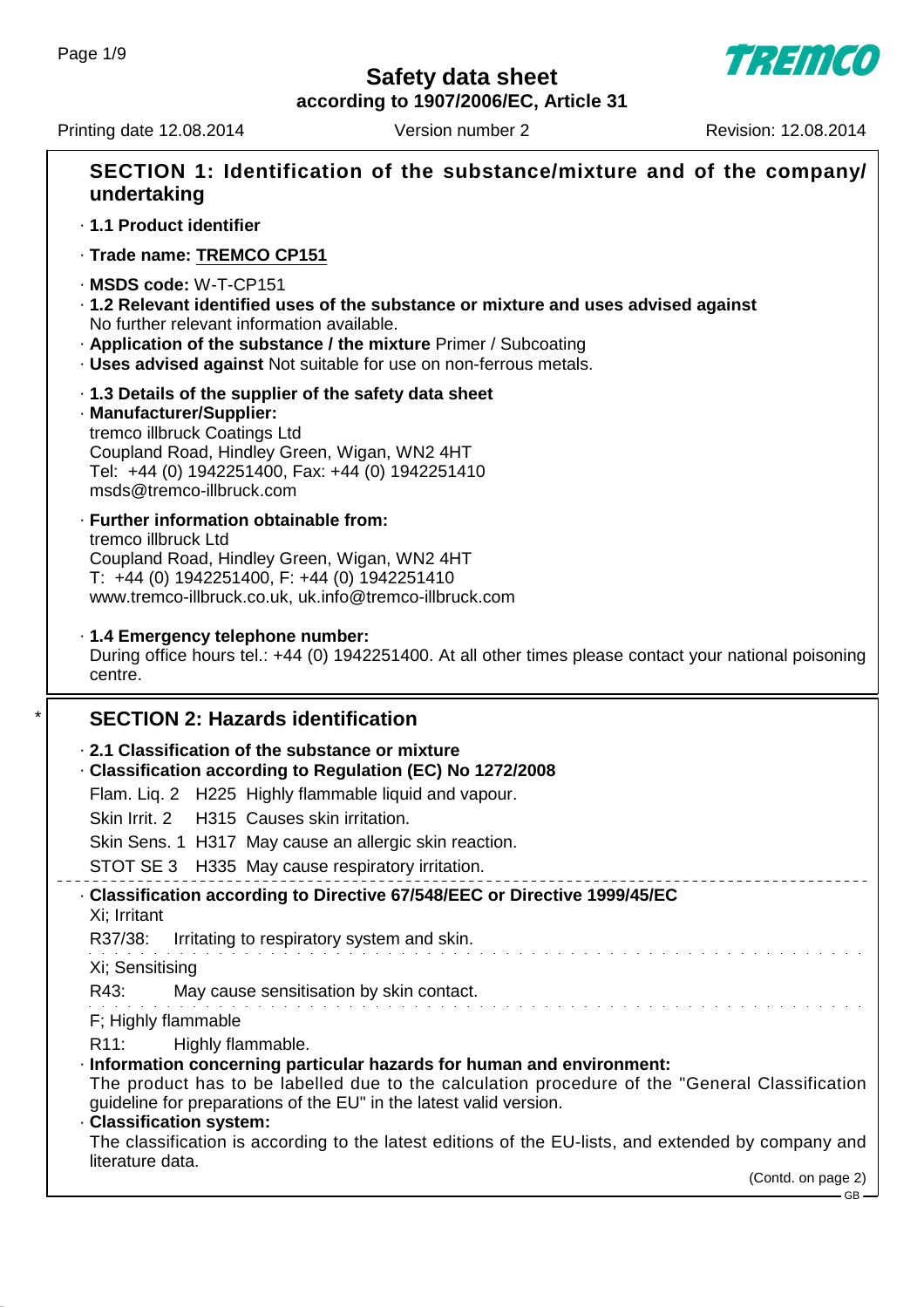TREMCO

**according to 1907/2006/EC, Article 31**

Printing date 12.08.2014 Version number 2 Revision: 12.08.2014

## **Trade name: TREMCO CP151**

|                                     |                                                       |                                                                                       | (Contd. of page 1) |
|-------------------------------------|-------------------------------------------------------|---------------------------------------------------------------------------------------|--------------------|
|                                     | 2.2 Label elements                                    |                                                                                       |                    |
|                                     | · Labelling according to Regulation (EC) No 1272/2008 |                                                                                       |                    |
|                                     |                                                       | The product is classified and labelled according to the CLP regulation.               |                    |
|                                     | · Hazard pictograms                                   |                                                                                       |                    |
|                                     |                                                       |                                                                                       |                    |
|                                     |                                                       |                                                                                       |                    |
|                                     |                                                       |                                                                                       |                    |
|                                     | GHS02 GHS07                                           |                                                                                       |                    |
|                                     |                                                       |                                                                                       |                    |
|                                     | · Signal word Danger                                  |                                                                                       |                    |
|                                     | Contains:                                             |                                                                                       |                    |
|                                     | methyl methacrylate                                   |                                                                                       |                    |
|                                     | ethylene dimethacrylate                               |                                                                                       |                    |
|                                     | · Hazard statements                                   |                                                                                       |                    |
|                                     | H225 Highly flammable liquid and vapour.              |                                                                                       |                    |
|                                     | H315 Causes skin irritation.                          |                                                                                       |                    |
|                                     | H317 May cause an allergic skin reaction.             |                                                                                       |                    |
|                                     | H335 May cause respiratory irritation.                |                                                                                       |                    |
|                                     | · Precautionary statements                            |                                                                                       |                    |
|                                     | P210                                                  | Keep away from heat, hot surfaces, sparks, open flames and other ignition sources. No |                    |
|                                     | smoking.                                              |                                                                                       |                    |
|                                     | Wear protective gloves.<br>P280<br>P261               |                                                                                       |                    |
|                                     | Avoid breathing vapours.                              | P333+P313 If skin irritation or rash occurs: Get medical advice/attention.            |                    |
|                                     |                                                       | P403+P233 Store in a well-ventilated place. Keep container tightly closed.            |                    |
|                                     | 2.3 Other hazards                                     |                                                                                       |                    |
|                                     | . Results of PBT and vPvB assessment                  |                                                                                       |                    |
|                                     | · PBT: Not applicable.                                |                                                                                       |                    |
|                                     | · vPvB: Not applicable.                               |                                                                                       |                    |
|                                     |                                                       |                                                                                       |                    |
|                                     |                                                       | <b>SECTION 3: Composition/information on ingredients</b>                              |                    |
|                                     |                                                       |                                                                                       |                    |
|                                     | ⋅ 3.2 Mixtures                                        |                                                                                       |                    |
|                                     |                                                       | · Description: Mixture of substances listed below with non-hazardous additions.       |                    |
|                                     | · Dangerous components:                               |                                                                                       |                    |
| CAS: 80-62-6<br>methyl methacrylate |                                                       | $50 - 75%$                                                                            |                    |
|                                     | EINECS: 201-297-1                                     | Xi R37/38; Xi R43; F R11                                                              |                    |
|                                     | Reg.nr.: 01-2119452498-28-xxxx                        | Flam. Liq. 2, H225; Skin Irrit. 2, H315; Skin Sens. 1,                                |                    |
|                                     |                                                       | H317; STOT SE 3, H335                                                                 |                    |
|                                     | CAS: 97-90-5                                          | ethylene dimethacrylate                                                               | $1 - 5%$           |
|                                     | EINECS: 202-617-2                                     | Xi R37; Xi R43                                                                        |                    |
|                                     |                                                       | Reg.nr.: 01-2119965172-38-xxxx Skin Sens. 1, H317; STOT SE 3, H335                    |                    |

· **Additional information:** For the wording of the listed risk phrases refer to section 16.

(Contd. on page 3)

GB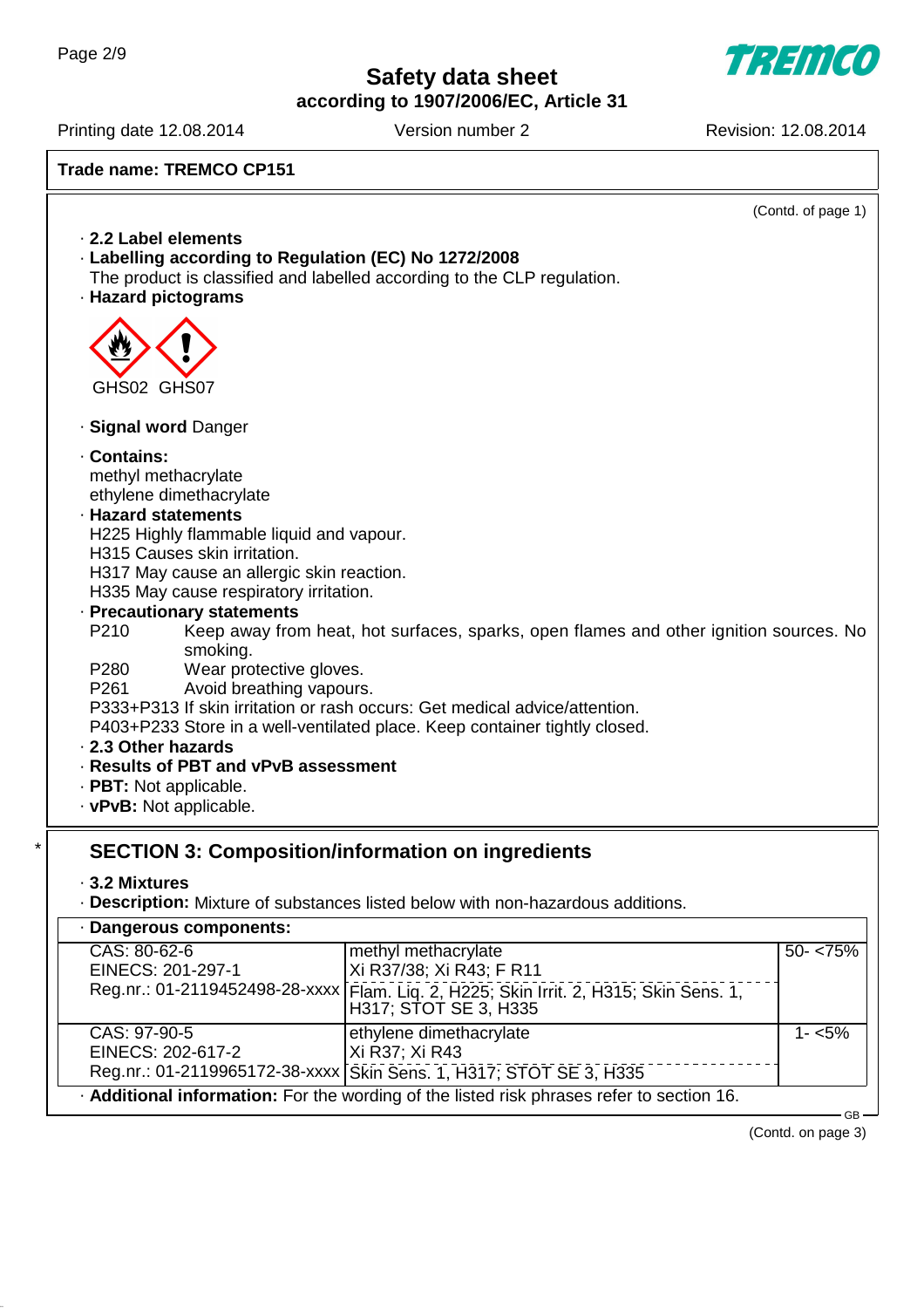7777111 de

**according to 1907/2006/EC, Article 31**

Printing date 12.08.2014 Version number 2 Revision: 12.08.2014

**Trade name: TREMCO CP151**

(Contd. of page 2)

## **SECTION 4: First aid measures**

### · **4.1 Description of first aid measures**

#### · **General information:**

Immediately remove any clothing soiled by the product.

Take affected persons out into the fresh air.

#### · **After inhalation:**

Supply fresh air. If required, provide artificial respiration. Keep patient warm. Consult doctor if symptoms persist.

In case of unconsciousness place patient stably in side position for transportation.

#### · **After skin contact:**

Remove from the skin using a cloth or paper. Then clean with water and soap. If skin irritation continues, consult a doctor.

#### · **After eye contact:**

Rinse opened eye for several minutes under running water. If symptoms persist, consult a doctor.

- · **After swallowing:** Do not induce vomiting; call for medical help immediately.
- · **4.2 Most important symptoms and effects, both acute and delayed** Irritating to respiratory system.

Irritant to skin and mucous membranes.

Allergic reactions

· **Information for doctor:** No further relevant information available.

- · **Hazards** No further relevant information available.
- · **4.3 Indication of any immediate medical attention and special treatment needed** No further relevant information available.

## **SECTION 5: Firefighting measures**

- · **5.1 Extinguishing media**
- · **Suitable extinguishing agents:**

CO2, powder or water spray. Fight larger fires with water spray or alcohol resistant foam. Use fire extinguishing methods suitable to surrounding conditions.

· **For safety reasons unsuitable extinguishing agents:** Water with full jet

- · **5.2 Special hazards arising from the substance or mixture** Formation of toxic gases is possible during heating or in case of fire. Fumes can combine with air to form an explosive mixture.
- · **5.3 Advice for firefighters**
- · **Protective equipment:** Wear self-contained respiratory protective device.
- · **Additional information** Cool endangered receptacles with water spray. Dispose of fire debris and contaminated fire fighting water in accordance with official regulations.

## **SECTION 6: Accidental release measures**

- · **6.1 Personal precautions, protective equipment and emergency procedures** Remove persons from danger area. Ensure adequate ventilation Keep away from ignition sources. Wear protective clothing.
- · **6.2 Environmental precautions:** Do not allow product to reach sewage system or any water course.

(Contd. on page 4)

 $GR$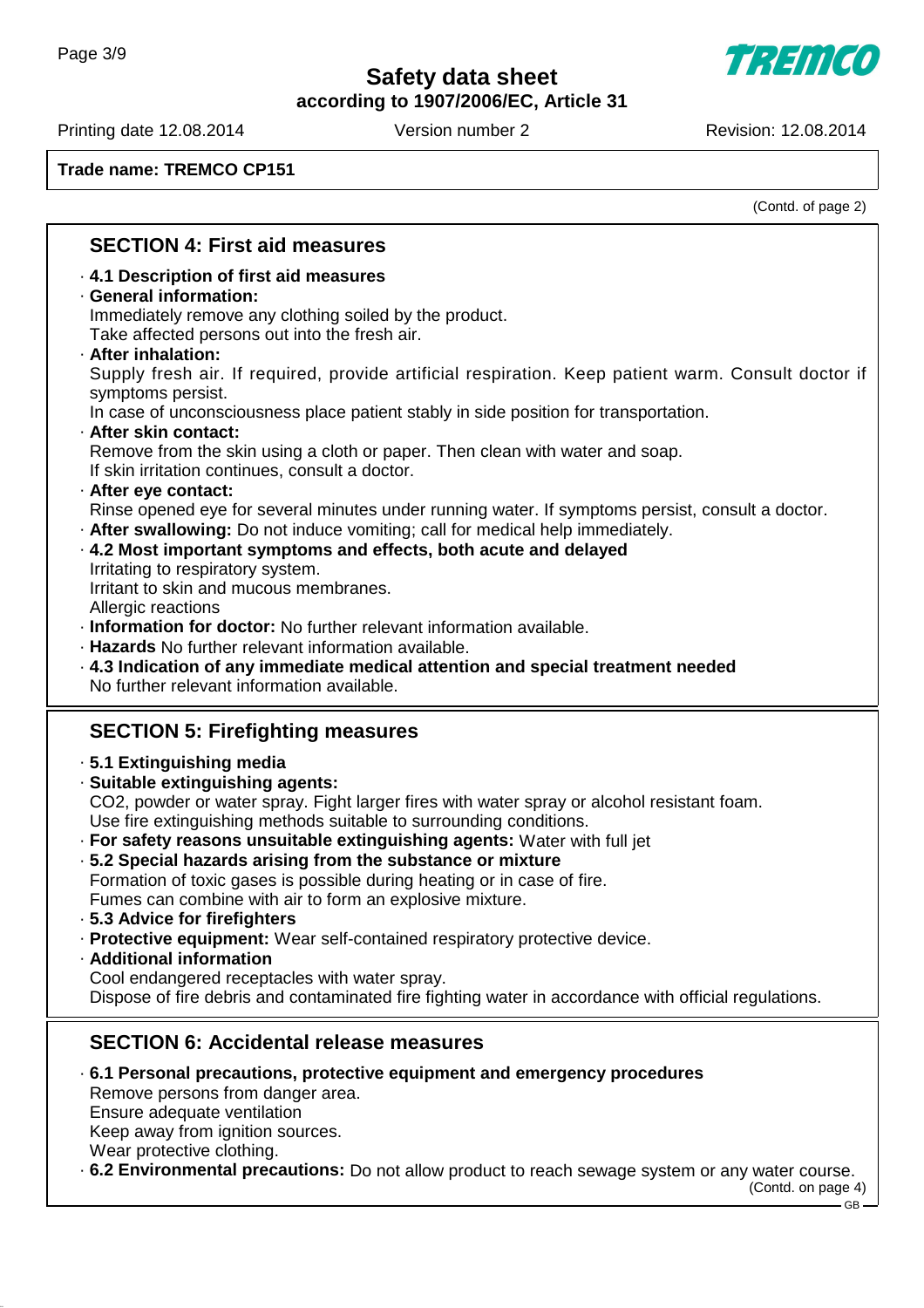**TREMCO** 

**according to 1907/2006/EC, Article 31**

Printing date 12.08.2014 Version number 2 Revision: 12.08.2014

| <b>Trade name: TREMCO CP151</b>                                                                                                                                                                                                                                                                                                                                                                                                                                                                                                                                                                                                                            |  |  |
|------------------------------------------------------------------------------------------------------------------------------------------------------------------------------------------------------------------------------------------------------------------------------------------------------------------------------------------------------------------------------------------------------------------------------------------------------------------------------------------------------------------------------------------------------------------------------------------------------------------------------------------------------------|--|--|
| (Contd. of page 3)<br>.6.3 Methods and material for containment and cleaning up:<br>Ensure adequate ventilation.<br>Absorb with liquid-binding material (sand, diatomite, acid binders, universal binders, sawdust).<br>Dispose contaminated material as waste according to item 13.<br>.6.4 Reference to other sections<br>See Section 7 for information on safe handling.<br>See Section 8 for information on personal protection equipment.<br>See Section 13 for disposal information.                                                                                                                                                                 |  |  |
| <b>SECTION 7: Handling and storage</b>                                                                                                                                                                                                                                                                                                                                                                                                                                                                                                                                                                                                                     |  |  |
| · 7.1 Precautions for safe handling<br>Ensure good ventilation/exhaustion at the workplace.<br>Use only in well ventilated areas.<br>Do not breathe vapour.<br>Open and handle receptacle with care.<br>Keep away from heat and direct sunlight.<br>Avoid contact with the eyes and skin.<br>· Information about fire - and explosion protection:<br>Highly flammable.<br>Protect against electrostatic charges.<br>Use explosion-proof apparatus / fittings and spark-proof tools.<br>Keep ignition sources away - Do not smoke.<br>Fumes can combine with air to form an explosive mixture.<br>Flammable gas-air mixtures may form in empty receptacles. |  |  |
| .7.2 Conditions for safe storage, including any incompatibilities<br>· Storage:<br>· Requirements to be met by storerooms and receptacles:<br>Store only in unopened original receptacles.<br>· Information about storage in one common storage facility:<br>Store away from oxidizing agents.<br>Store away from foodstuffs.<br>· Further information about storage conditions:<br>Store in cool, dry conditions in well sealed receptacles.<br>Protect from heat and direct sunlight.<br>Storage temperature: $+12$ °C to $+25$ °C<br>· 7.3 Specific end use(s) No further relevant information available.                                               |  |  |
| <b>SECTION 8: Exposure controls/personal protection</b><br>8.1 Control parameters                                                                                                                                                                                                                                                                                                                                                                                                                                                                                                                                                                          |  |  |
| · Ingredients with limit values that require monitoring at the workplace:<br>80-62-6 methyl methacrylate                                                                                                                                                                                                                                                                                                                                                                                                                                                                                                                                                   |  |  |
| WEL Short-term value: 416 mg/m <sup>3</sup> , 100 ppm<br>Long-term value: 208 mg/m <sup>3</sup> , 50 ppm                                                                                                                                                                                                                                                                                                                                                                                                                                                                                                                                                   |  |  |
| · Additional information:                                                                                                                                                                                                                                                                                                                                                                                                                                                                                                                                                                                                                                  |  |  |
| The lists valid during the making were used as basis.<br>EH40/2005 Workplace Exposure Limits (2nd edition, 2011)                                                                                                                                                                                                                                                                                                                                                                                                                                                                                                                                           |  |  |
| (Contd. on page 5)                                                                                                                                                                                                                                                                                                                                                                                                                                                                                                                                                                                                                                         |  |  |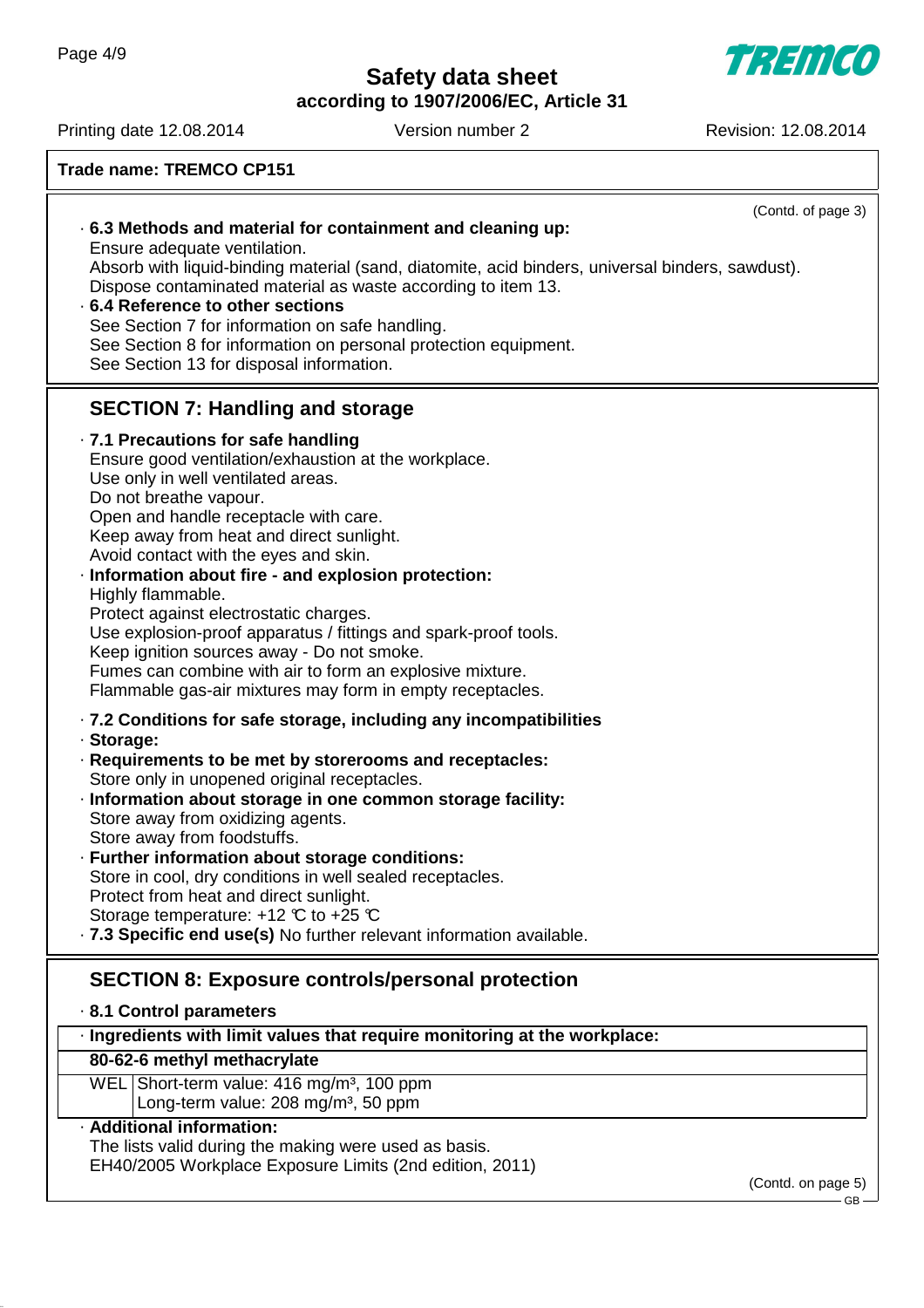**according to 1907/2006/EC, Article 31**

**TREMCO** 

Printing date 12.08.2014 Version number 2 Revision: 12.08.2014

**Trade name: TREMCO CP151**

|                                                                                                             | (Contd. of page 4)                                                                                      |
|-------------------------------------------------------------------------------------------------------------|---------------------------------------------------------------------------------------------------------|
| 8.2 Exposure controls                                                                                       |                                                                                                         |
| · Personal protective equipment:                                                                            |                                                                                                         |
| · General protective and hygienic measures:                                                                 |                                                                                                         |
|                                                                                                             | The usual precautionary measures are to be adhered to when handling chemicals.                          |
| Immediately remove all soiled and contaminated clothing<br>Wash hands before breaks and at the end of work. |                                                                                                         |
| Avoid contact with the eyes and skin.                                                                       |                                                                                                         |
| Do not eat, drink, smoke or sniff while working.                                                            |                                                                                                         |
| Use skin protection cream for skin protection.                                                              |                                                                                                         |
| · Respiratory protection:                                                                                   |                                                                                                         |
| Use only in well-ventilated areas.                                                                          |                                                                                                         |
|                                                                                                             | Use suitable respiratory protective device in case of insufficient ventilation.                         |
| <b>Filter A</b>                                                                                             |                                                                                                         |
| · Protection of hands:                                                                                      |                                                                                                         |
|                                                                                                             |                                                                                                         |
| Protective gloves                                                                                           |                                                                                                         |
|                                                                                                             |                                                                                                         |
| · Material of gloves                                                                                        |                                                                                                         |
| Butyl rubber, BR                                                                                            |                                                                                                         |
| Plastic gloves                                                                                              |                                                                                                         |
|                                                                                                             | The selection of the suitable gloves does not only depend on the material, but also on further marks of |
| quality and varies from manufacturer to manufacturer.                                                       |                                                                                                         |
| · Penetration time of glove material                                                                        |                                                                                                         |
| has to be observed.                                                                                         | The exact break through time has to be found out by the manufacturer of the protective gloves and       |
| · Eye protection:                                                                                           |                                                                                                         |
|                                                                                                             |                                                                                                         |
|                                                                                                             |                                                                                                         |
| Tightly sealed goggles                                                                                      |                                                                                                         |
|                                                                                                             |                                                                                                         |
| · Body protection: Protective work clothing                                                                 |                                                                                                         |
| <b>SECTION 9: Physical and chemical properties</b>                                                          |                                                                                                         |
|                                                                                                             |                                                                                                         |
| . 9.1 Information on basic physical and chemical properties                                                 |                                                                                                         |
| · General Information                                                                                       |                                                                                                         |
| · Appearance:                                                                                               |                                                                                                         |
| Form:<br>Colour:                                                                                            | Liquid<br>Colourless                                                                                    |
| · Odour:                                                                                                    | Strong                                                                                                  |
| · Odour threshold:                                                                                          | 0.05 ppm (CAS 80-62-6)                                                                                  |
| · Melting point/Melting range:                                                                              | $-48$ $C$                                                                                               |
| · Boiling point/Boiling range:                                                                              | 100 °C (CAS 80-62-6)                                                                                    |
| · Flash point:                                                                                              | 11 °C (CAS 80-62-6)                                                                                     |
|                                                                                                             |                                                                                                         |
|                                                                                                             | (Contd. on page 6)                                                                                      |

–<br>– GB –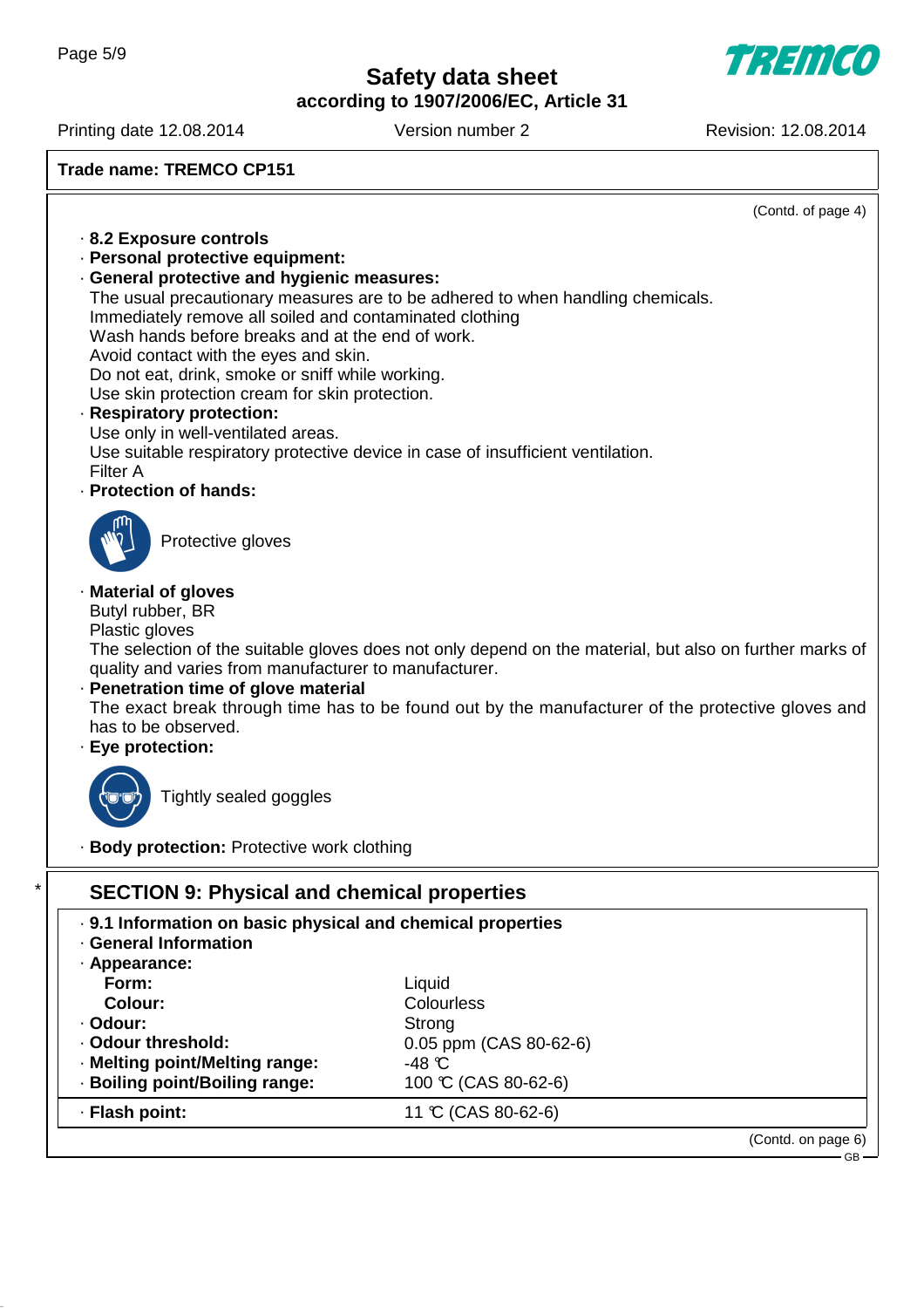**TREMCO** 

**according to 1907/2006/EC, Article 31**

Printing date 12.08.2014 Version number 2 Revision: 12.08.2014

**Trade name: TREMCO CP151**

|                                                                                                                                                                                                                                                                                                                                                                                                                                                                                                                                                                                            | (Contd. of page 5)                                                                             |
|--------------------------------------------------------------------------------------------------------------------------------------------------------------------------------------------------------------------------------------------------------------------------------------------------------------------------------------------------------------------------------------------------------------------------------------------------------------------------------------------------------------------------------------------------------------------------------------------|------------------------------------------------------------------------------------------------|
| · Ignition temperature:                                                                                                                                                                                                                                                                                                                                                                                                                                                                                                                                                                    | 430 °C (CAS 80-62-6)                                                                           |
| · Danger of explosion:                                                                                                                                                                                                                                                                                                                                                                                                                                                                                                                                                                     | Product is not explosive. However, formation of explosive<br>air/vapour mixtures are possible. |
| · Explosion limits:<br>Lower:<br>Upper:                                                                                                                                                                                                                                                                                                                                                                                                                                                                                                                                                    | 2.1 Vol % (CAS 80-62-6)<br>12.5 Vol % (CAS 80-62-6)                                            |
| Vapour pressure at 20 °C:                                                                                                                                                                                                                                                                                                                                                                                                                                                                                                                                                                  | 38.7 mBar (CAS 80-62-6)                                                                        |
| . Density at 20 ℃:                                                                                                                                                                                                                                                                                                                                                                                                                                                                                                                                                                         | $0.99$ g/cm <sup>3</sup>                                                                       |
| · Solubility in / Miscibility with<br>water at 20 $C$ :                                                                                                                                                                                                                                                                                                                                                                                                                                                                                                                                    | 15.9 g/l (CAS 80-62-6)                                                                         |
| · Partition coefficient (n-octanol/water): 1.38 log POW (CAS 80-62-6)                                                                                                                                                                                                                                                                                                                                                                                                                                                                                                                      |                                                                                                |
| · Viscosity:<br>Dynamic at 20 °C:                                                                                                                                                                                                                                                                                                                                                                                                                                                                                                                                                          | 100 - 130 mPas                                                                                 |
| · Solvent content:<br>VOC (EU)<br>· 9.2 Other information                                                                                                                                                                                                                                                                                                                                                                                                                                                                                                                                  | not applicable<br>No further relevant information available.                                   |
| . 10.1 Reactivity Stable<br>· 10.2 Chemical stability<br>· Thermal decomposition / conditions to be avoided:<br>No decomposition if used and stored according to specifications.<br>· 10.3 Possibility of hazardous reactions<br>Reacts with heavy metals.<br>Reacts with acids, alkalis and oxidizing agents.<br>Reacts with amines.<br>Reacts with peroxides and other radical forming substances.<br>Exothermic polymerization.<br>· 10.4 Conditions to avoid<br>Water / moisture.<br>Keep away from heat.<br>. 10.5 Incompatible materials: No further relevant information available. | · 10.6 Hazardous decomposition products: No dangerous decomposition products known.            |
| <b>SECTION 11: Toxicological information</b><br>· 11.1 Information on toxicological effects<br>· Acute toxicity:<br>· LD/LC50 values relevant for classification:<br>80-62-6 methyl methacrylate<br>Oral LD50 7872 mg/kg (rat)                                                                                                                                                                                                                                                                                                                                                             |                                                                                                |
|                                                                                                                                                                                                                                                                                                                                                                                                                                                                                                                                                                                            | (Contd. on page 7)<br>GB-                                                                      |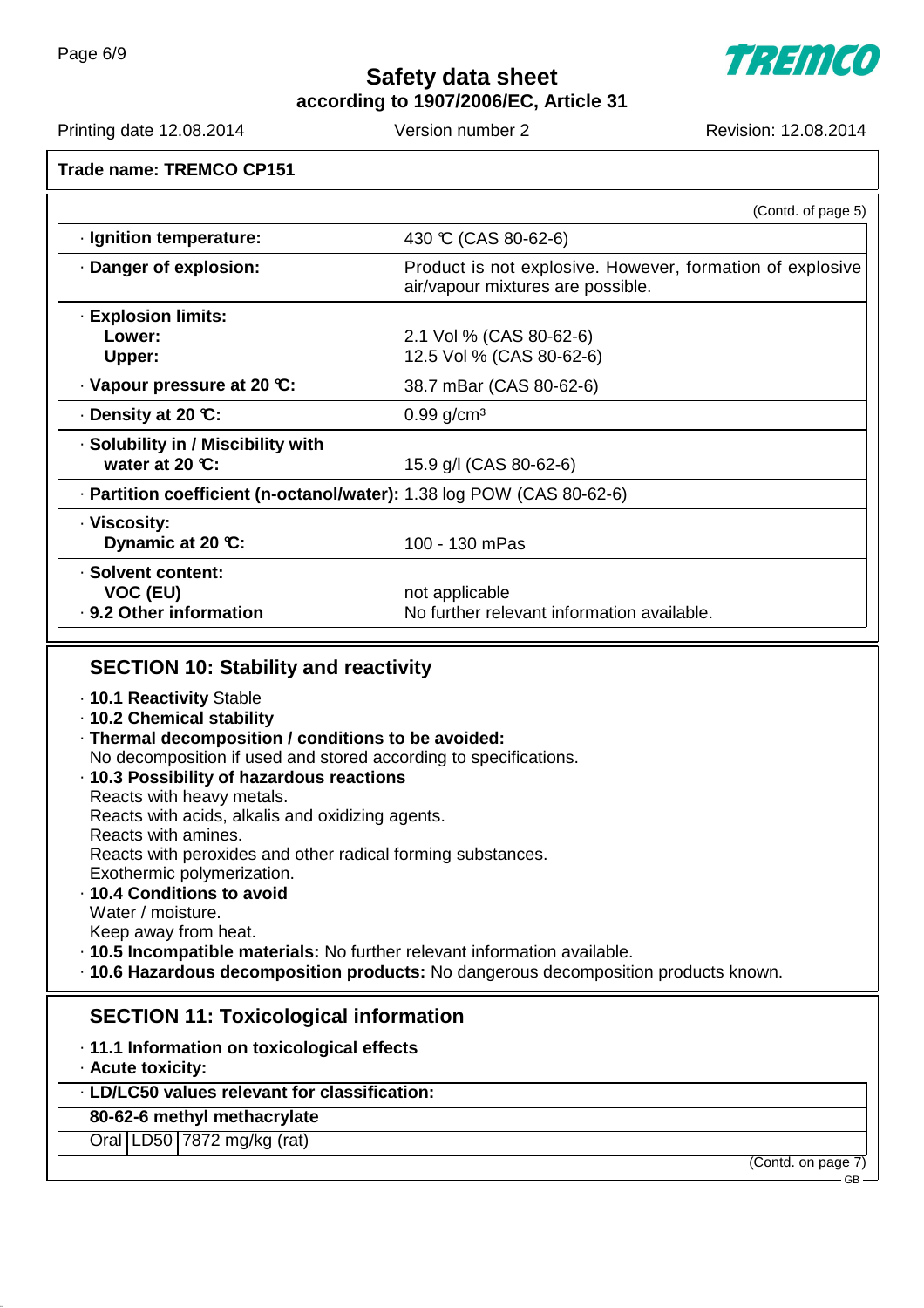**according to 1907/2006/EC, Article 31**

Printing date 12.08.2014 Version number 2 Revision: 12.08.2014

**Trade name: TREMCO CP151**

(Contd. of page 6)

- · **Primary irritant effect:**
- · **on the skin:** Irritant to skin and mucous membranes.
- · **on the eye:** Irritating effect.
- · **Sensitization:** Sensitization possible through skin contact.
- · **Additional toxicological information:**

The product shows the following dangers according to the calculation method of the General EU Classification Guidelines for Preparations as issued in the latest version: Irritant

## **SECTION 12: Ecological information**

- · **12.1 Toxicity**
- · **Aquatic toxicity:** No further relevant information available.
- · **12.2 Persistence and degradability** Easily biodegradable
- · **12.3 Bioaccumulative potential** No further relevant information available.
- · **12.4 Mobility in soil** No further relevant information available.
- · **Additional ecological information:**
- · **General notes:**

Do not allow undiluted product or large quantities of it to reach ground water, water course or sewage system.

- · **12.5 Results of PBT and vPvB assessment**
- · **PBT:** Not applicable.
- · **vPvB:** Not applicable.
- · **12.6 Other adverse effects** No further relevant information available.

## **SECTION 13: Disposal considerations**

### · **13.1 Waste treatment methods**

· **Recommendation**

Disposal must be made according to official regulations.

Cured product can be deposited together with domestic waste. Observe the specific related regulations of local authorities.

· **Waste disposal key:** UK : H3A H4

### · **European waste catalogue**

08 01 11 $^*$  waste paint and varnish containing organic solvents or other dangerous substances 15 01 10\* packaging containing residues of or contaminated by dangerous substances

### · **Uncleaned packaging:**

· **Recommendation:**

Dispose of packaging according to regulations on the disposal of packagings.

Non contaminated packagings may be recycled.

Packagings that may not be cleansed are to be disposed of in the same manner as the product.

## **SECTION 14: Transport information**

- · **14.1 UN-Number**
- · **ADR, ADN, IMDG, IATA** UN1866

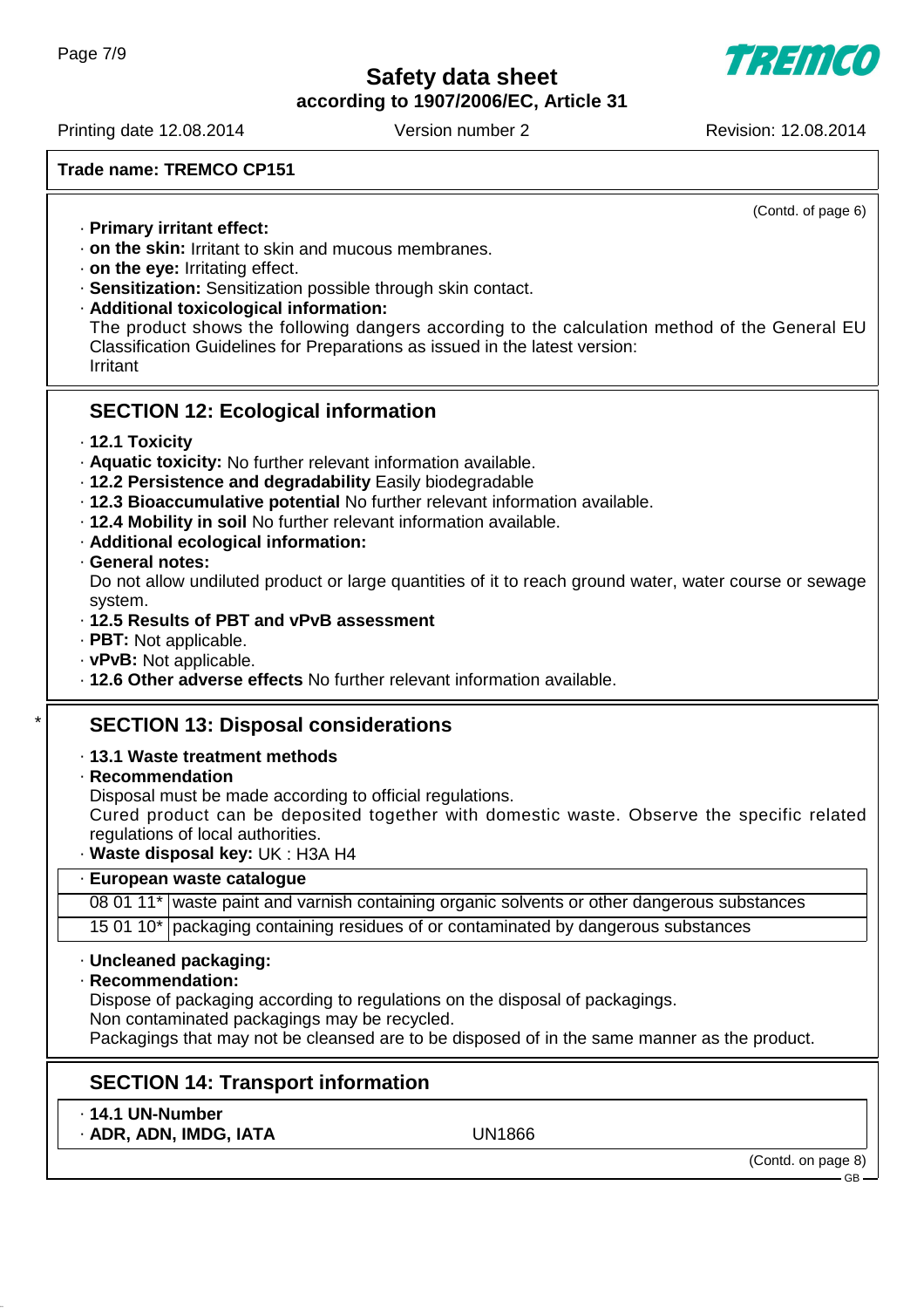**TREMCO** 

**according to 1907/2006/EC, Article 31**

Printing date 12.08.2014 Version number 2 Revision: 12.08.2014

|                                                   | (Contd. of page 7)                                                                                  |
|---------------------------------------------------|-----------------------------------------------------------------------------------------------------|
| · 14.2 UN proper shipping name                    |                                                                                                     |
| $·$ ADR                                           | 1866 RESIN SOLUTION, mixture                                                                        |
| · IMDG, IATA                                      | <b>RESIN SOLUTION, mixture</b>                                                                      |
| · 14.3 Transport hazard class(es)                 |                                                                                                     |
| $·$ ADR                                           |                                                                                                     |
|                                                   |                                                                                                     |
|                                                   |                                                                                                     |
|                                                   |                                                                                                     |
| · Class                                           | 3 (F1) Flammable liquids.                                                                           |
| · Label                                           | 3                                                                                                   |
| · ADN/R Class:                                    | 3                                                                                                   |
| · IMDG, IATA                                      |                                                                                                     |
|                                                   |                                                                                                     |
|                                                   |                                                                                                     |
|                                                   |                                                                                                     |
| · Class                                           | 3 Flammable liquids.                                                                                |
| · Label                                           | 3                                                                                                   |
| · 14.4 Packing group                              |                                                                                                     |
| · ADR, IMDG, IATA                                 | $\mathbf{II}$                                                                                       |
| · 14.5 Environmental hazards:                     |                                                                                                     |
| · Marine pollutant:                               | <b>No</b>                                                                                           |
| · 14.6 Special precautions for user               | Warning: Flammable liquids.                                                                         |
| · Danger code (Kemler):                           | 339                                                                                                 |
| · EMS Number:                                     | $F-E$ , S-D                                                                                         |
| · 14.7 Transport in bulk according to Annex II of |                                                                                                     |
| MARPOL73/78 and the IBC Code                      | Not applicable.                                                                                     |
| · Transport/Additional information:               |                                                                                                     |
| $·$ ADR                                           |                                                                                                     |
| · Limited quantities (LQ)                         | 5L                                                                                                  |
| · Excepted quantities (EQ)                        | Code: E2                                                                                            |
|                                                   | Maximum net quantity per inner packaging: 30 ml<br>Maximum net quantity per outer packaging: 500 ml |
| · Transport category                              | 2                                                                                                   |
| · Tunnel restriction code                         | D/E                                                                                                 |
| · IMDG                                            | ___________________________                                                                         |
| · Limited quantities (LQ)                         | 1L                                                                                                  |
| · Excepted quantities (EQ)                        | Code: E2                                                                                            |
|                                                   | Maximum net quantity per inner packaging: 30 ml                                                     |
|                                                   | Maximum net quantity per outer packaging: 500 ml                                                    |